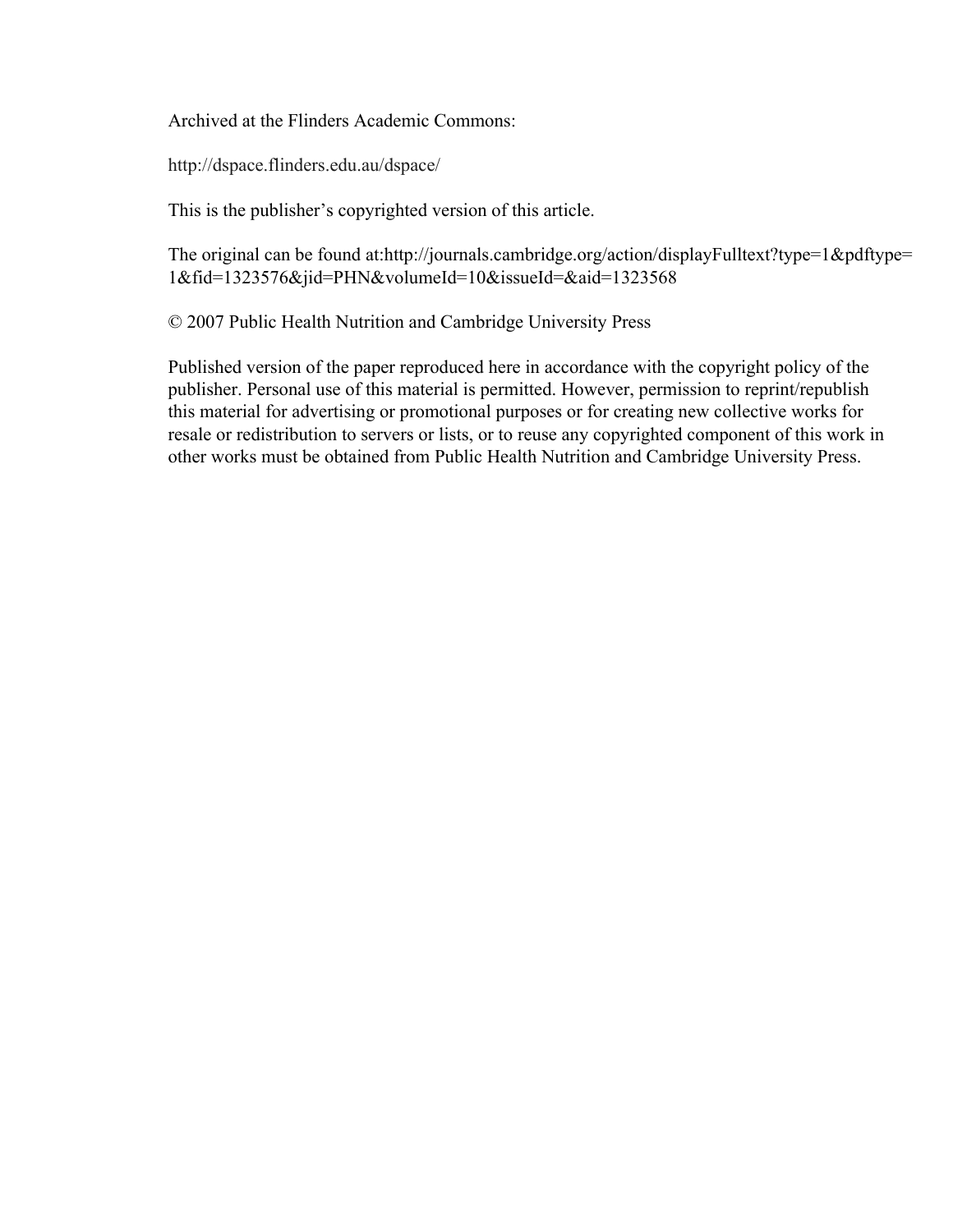# Breast-feeding mothers can exercise: results of a cohort study

Dada Su<sup>1</sup>, Yun Zhao<sup>1</sup>, Colin Binns<sup>1,</sup>\*, Jane Scott<sup>2</sup> and Wendy Oddy<sup>1</sup> <sup>1</sup> School of Public Health, Curtin University, GPO Box U1987, Perth, Western Australia 6845, Australia:  $^2$ Division of Developmental Medicine, Human Nutrition Section, University of Glasgow, Glasgow, UK

#### Submitted 13 July 2006: Accepted 13 December 2006: First published online 22 May 2007

## Abstract

Objectives: To study the relationship between exercise by the mother and breastfeeding initiation and duration, and its effect on infant growth.

Design: A cohort study of mothers and infants, recruited at birth. Infant feeding methods were recorded in detail and breast-feeding was categorised as 'any' or 'full'. Exercise levels were categorised using the metabolic equivalent tasks approach based on details of physical activity recorded in questionnaires.

Setting: Perth, Western Australia.

Subjects: A total of 587 mothers were interviewed on seven occasions over a period of 12 months.

Results: There was no difference in the means of infant weight and length changes, indicating that exercise appeared to have no significant influence on infant growth up to 52 weeks after birth ( $P = 0.236$  and 0.974, respectively). The mother's level of exercise was not significantly associated with breast-feeding to 6 or 12 months. This applied to 'full' and 'any' categories of breast-feeding.

Conclusion: Exercise does not affect breast-feeding outcomes at the usual levels of activity undertaken by mothers. Breast-feeding and exercise are important for maintaining and promoting health, and this study provides reassurance to health professionals wishing to encourage mothers to continue both behaviours.

Keywords Breast-feeding **Duration** Exercise Health promotion

Exercise is an important part of health-promotion programmes because of its documented benefits in promoting health at all ages. In the nutrition field, the benefits of breast-feeding receive as much emphasis as exercise in general health promotion<sup>1,2</sup>.

There are numerous benefits of breast-feeding to the infant and the mother, which have been reviewed extensively<sup>1,3,4</sup>. Exercise brings many health benefits for cardiovascular and musculoskeletal health<sup>5,6</sup>. Energy expenditure provides the essential element in daily individual weight balance and recent research has shown the importance of exercise in the prevention of cancer<sup>7,8</sup>.

Because of the benefits of breast-feeding and of exercise, it is natural for mothers to want to do both. The effect of exercise on breast-milk composition and volume were reviewed by Clapp and Little in 1995, who noted that there had been occasional reports in the literature that physical activity had an adverse impact on breast-feeding performance<sup>9</sup>. Most concerns related to an increase in lactic acid in breast milk following exercise and its effect on taste to infants. However, subsequent studies have demonstrated that the quantity and quality of milk and infant growth are not adversely affected by moderate maternal exercise $10,11$ . Where the mother's diet is adequate, exercise has been shown not to affect the long-chain polyunsaturated acid content of breast milk $^{12}$ .

However it is a commonly held belief amongst mothers that exercise while breast-feeding can affect the taste of breast milk and this may affect their infant's health. A literature search has not revealed any previous studies of breast-feeding and exercise in Australia.

An important question for mothers is 'Can I continue (or recommence) to exercise and breast-feed?' Mothers today have been educated about the overwhelmingly positive benefits of breast-feeding for their infants and at the same time they wish to exercise to regain their pre-pregnancy fitness level. Thus the objectives of the present study were to document the relationships between exercise by the mother and breast-feeding initiation and duration, and the effect on infant growth.

#### **Methods**

The second Perth Infant Feeding Study (PIFS II) was conducted between 2002 and 2004. Mothers were recruited from women delivering at two public hospitals in Perth, Western Australia. Women were eligible for the study if they had delivered a live infant free of serious health problems requiring transfer to Perth's major maternity hospital for critical care $13$ . A total of 870 mothers of newborn infants were contacted and 587 completed the baseline questionnaire while they were in hospital on their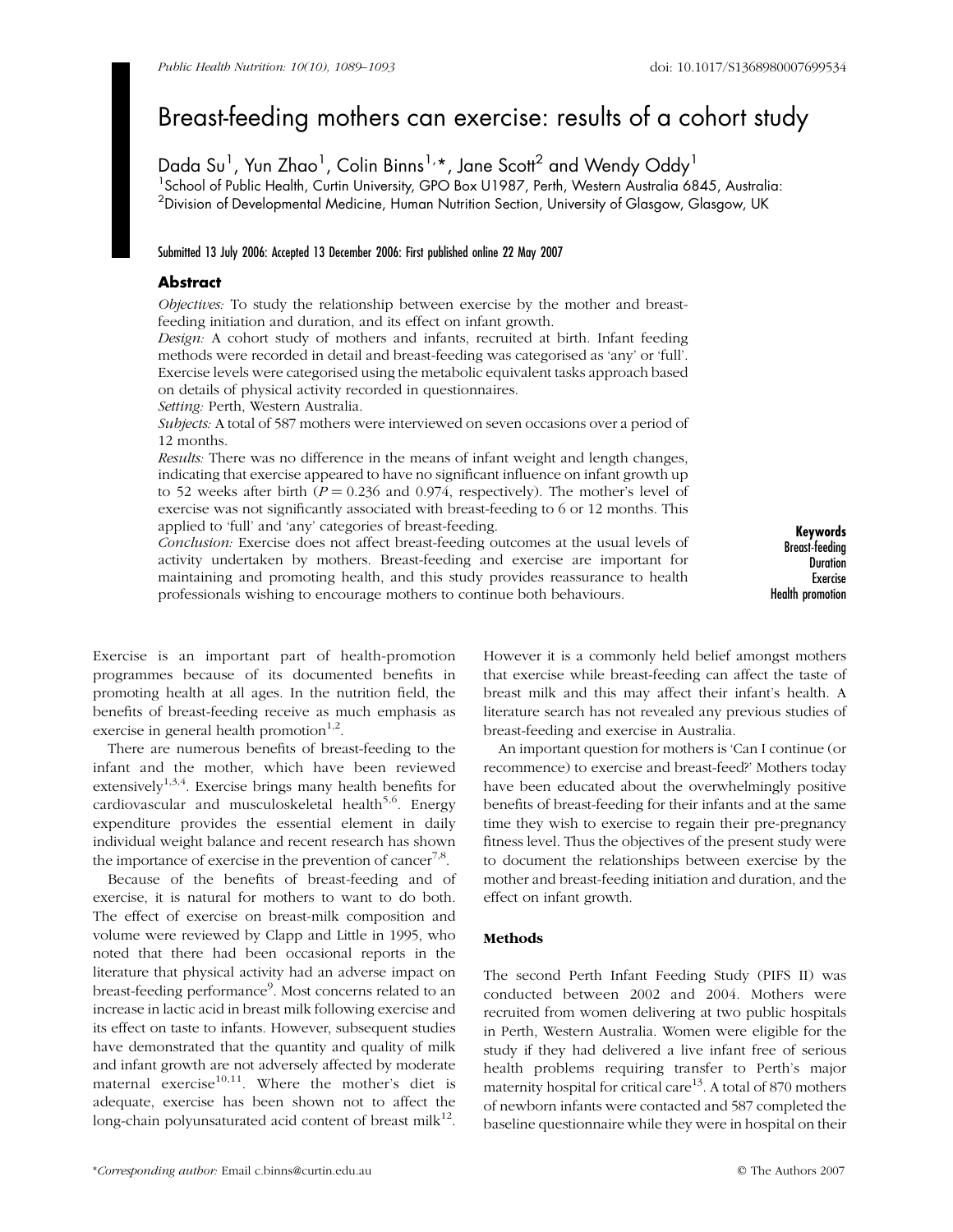infant feeding practices and preferences. This represented 68% of the eligible mothers contacted; a high response rate for this type of survey, reducing the likelihood of a response bias. The mothers in the study were interviewed on seven occasions at regular intervals until their infants reached 12 months of age. There were no significant differences in the age and level of education of participants and non-participants, indicating that participants were representative of the population from which they were drawn<sup>13</sup>. The categories of breast-feeding used in this study were 'any breast-feeding' and 'full breastfeeding'14. 'Full breast-feeding' includes infants who received only breast milk or breast milk plus small amounts of water, water-based drinks or fruit juice.

There are many ways in which exercise can be measured. Some are very restrictive such as the use of whole-body calorimetry, while modern studies use doubly labelled water, which is accurate and unobtrusive<sup>15</sup>. However this method has the disadvantage of high cost and in this study the large sample size precluded its use. For that reason exercise was measured with a comprehensive questionnaire using the metabolic equivalent task (MET) approach. Logging physical activity and multiplying the nature and duration of these activities by their metabolic equivalents has been widely used to estimate activity thermogenesis<sup>15</sup>.

Physical activity was assessed in terms of type, intensity and duration. The type of exercise included all occupational and leisure-time activities. Intensity was categorised as light, moderate (e.g. cycling on level ground, gardening, housework, cooking, walking, tai chi) or vigorous (e.g. moving heavy furniture, loading or unloading trucks, jogging, cycling up hill, swimming). The classification of tasks was based on the amount of energy a person expends in performing the activity. The questions used were developed for the Hawaiian Cancer Study<sup>16</sup> and the National Health Survey<sup>17</sup> and have been used in previous studies $7,8$ .

To measure duration, the weekly average time spent in each activity level was recorded. The overall physical activity exposure was then quantified in terms of MET, representing the number of kilocalories per hour each kilogram of body weight expended in activities. For this study energy expenditure was examined in quartiles in the period since the previous interview and then summed over the 6- or 12-month period.

The project was approved by the research ethics committees of the two participating hospitals and by the Human Research Ethics Committee of Curtin University. All mothers were given an information sheet about the study and those willing to participate gave their signed informed consent before being asked to complete the questionnaires.

The data were coded and analysed using the SPSS for Windows program (SPSS Inc.). Initially descriptive statistics were computed and differences between MET groups were examined using  $\chi^2$  analysis. Cox regression analysis controlling for a variety of factors known to be associated with breast-feeding duration was used to model the time-to-event data and to determine which variables had an independent effect on the duration of breastfeeding ('any' and 'full') for those mothers who were breast-feeding at the time of discharge from hospital.

#### Results

The demographic factors of mothers and infants that might be expected to have an influence on undertaking exercise at a selected time point, week 4, are listed in Table 1. This time period was chosen as mothers would be unlikely to return to exercise before this time. The numbers and percentage of mothers who exercised at the four levels of MET-hours per week are given for each variable. The analysis of demographic variables showed that mother's parity ( $P = 0.000$ ) and infant birth weight ( $P = 0.013$ ) were significantly associated with undertaking more exercise at week 4. The relationships between demographic factors and undertaking exercise were calculated for other time points (before pregnancy, week 10, 16, 22, 32, 40 and 52) and were similar to the results at week 4.

### Exercise and breast-fed infant weight and length

Infant weight and length were used as proxy measures to assess the adequacy of breast-milk production. Nonparametric tests were used to explore the influence of exercise on infant weight and length. The means of weight and length changes between week 4 and week 52 of infants whose mothers were breast-feeding by each intensity level activity were compared. Figure 1 is a boxand-whisker plot of weight gain, with the box representing the interquartile range and the whiskers the range. There was no difference in the means of infant weight and length changes, indicating that exercise appeared to have no significant influence on infant growth up to 52 weeks after birth ( $P = 0.236$  and 0.974, respectively).

#### Influence of exercise on breast-feeding

The duration of 'any breast-feeding' and 'full breastfeeding' up to 12 months was estimated using the Kaplan– Meier survival method for different exercise levels (quartiles). The exercise intensity levels were measured by total MET-hours in a year (see Table 2). There was no difference in the duration of 'any' or 'fully' breast-feeding between each level of exercise intensity ( $P = 0.1275$  and 0.2092, respectively). In addition, the determinants of duration of 'any breast-feeding' and 'full breast-feeding' to 6 months were explored with multivariate analysis using Cox regression and the forward selection procedure. A summary of the results obtained from the Cox regression of 'any breast-feeding' to 6 months is shown in Table 2. Details of the variables associated with breast-feeding duration to 6 months have been published previously and in the current paper only detailed results for the effect of exercise are presented $^{18,19}$ .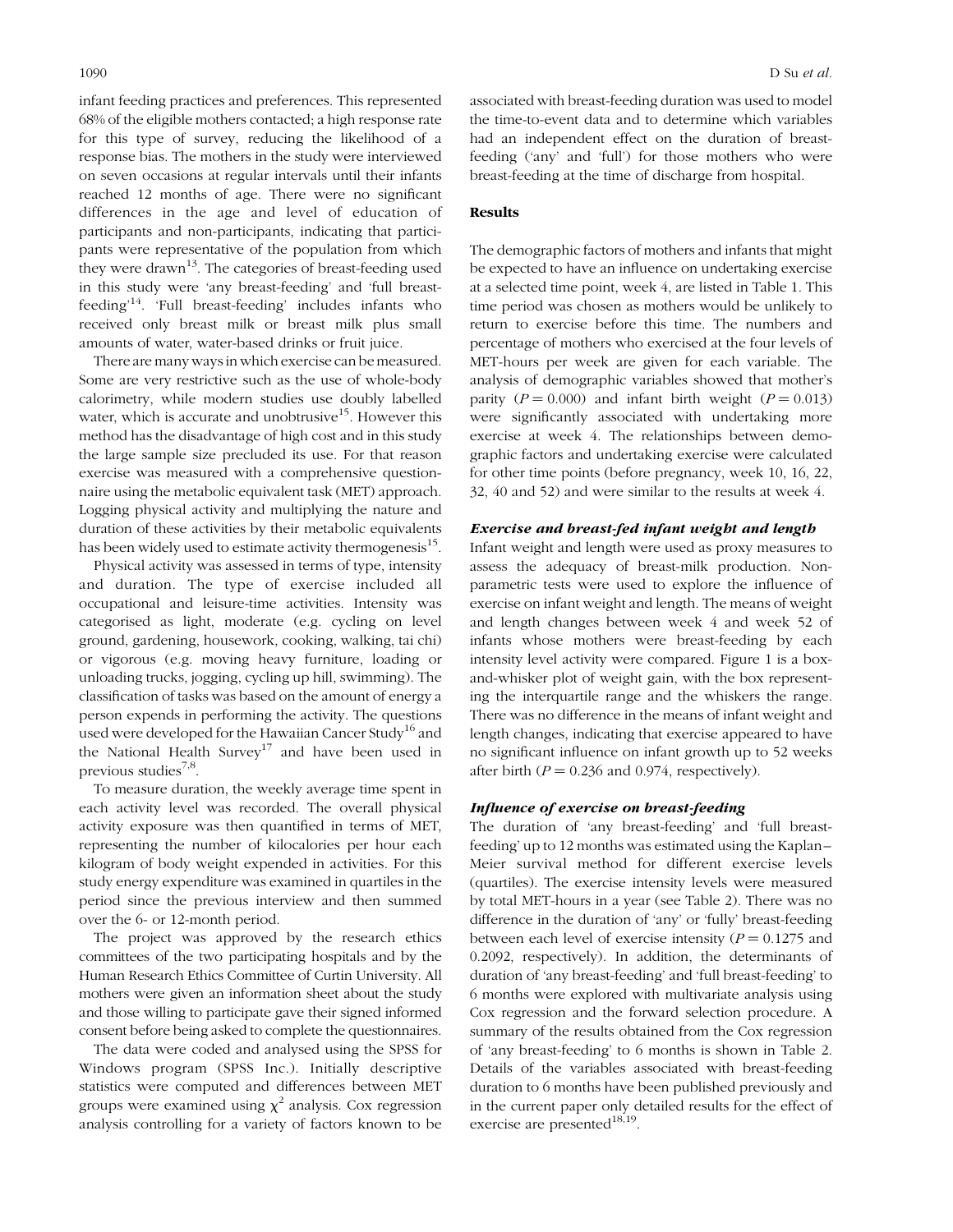|  | <b>Table 1</b> Demographic variables and exercise at week 4 ( $n = 587$ ) |  |  |  |  |  |
|--|---------------------------------------------------------------------------|--|--|--|--|--|
|--|---------------------------------------------------------------------------|--|--|--|--|--|

|                           |            | Total MET-hours grouped at week 4 |            |            |           |
|---------------------------|------------|-----------------------------------|------------|------------|-----------|
|                           | $0 - 15$   | $16 - 28$                         | $29 - 47$  | $48+$      | Total     |
| Age (years)               |            |                                   |            |            |           |
| < 20                      | 7(31.8)    | 3(13.6)                           | 8(36.4)    | 4 (18.2)   | 22 (100)  |
| $20 - 29$                 | 77 (30.3)  | 49 (19.3)                         | 73 (28.7)  | 55 (21.7)  | 254 (100) |
| $30+$                     | 64 (27.7)  | 53 (22.9)                         | 67 (29.0)  | 47 (20.3)  | 231 (100) |
| Education (years)         |            |                                   |            |            |           |
| < 12                      | 52 (24.9)  | 43 (20.6)                         | 64 (30.6)  | 50(23.9)   | 209 (100) |
| 12                        | 44 (31.4)  | 26 (18.6)                         | 42 (30.0)  | 28 (20.0)  | 140 (100) |
| >12                       | 49 (32.2)  | 35(23.0)                          | 41 (27.0)  | 27 (17.8)  | 52 (100)  |
| Parity*                   |            |                                   |            |            |           |
| Primiparous               | 76 (39.6)  | 38 (19.8)                         | 55 (28.6)  | 23 (12.0)  | 192 (100) |
| Multiparous               | 72 (22.9)  | 67 (21.3)                         | 93 (29.5)  | 83 (26.3)  | 315 (100) |
| Birth weight (g)*         |            |                                   |            |            |           |
| $<$ 2500                  | 3(30.0)    | 6(60.0)                           | 1(10.0)    | 0(0)       | 10 (100)  |
| $2500+$                   | 144 (29.3) | 99 (20.2)                         | 146 (29.7) | 102 (20.8) | 491 (100) |
| Mother's country of birth |            |                                   |            |            |           |
| Australia/New Zealand     | 103 (27.8) | 73 (19.7)                         | 119 (32.1) | 76 (20.5)  | 371 (100) |
| UK/Ireland                | 13 (29.5)  | 11(25.0)                          | 9(20.5)    | 11(25.0)   | 44 (100)  |
| Other                     | 32 (35.2)  | 20(22.0)                          | 20(22.0)   | 19 (20.9)  | 91 (100)  |
| Income level (A\$)        |            |                                   |            |            |           |
| < 15000                   | 37 (33.3)  | 19(17.1)                          | 31(27.9)   | 24 (21.6)  | 111 (100) |
| 15 001 - 25 000           | 44 (27.8)  | 33 (20.9)                         | 47 (29.7)  | 34(21.5)   | 158 (100) |
| 25 001 - 40 000           | 27 (29.0)  | 18 (19.4)                         | 27 (29.0)  | 21(22.6)   | 93 (100)  |
| $40000+$                  | 37 (26.6)  | 33 (23.7)                         | 42 (30.2)  | 27 (19.4)  | 139 (100) |

MET – metabolic equivalent task.

Data are presented as  $n$  (%).

\* Significant association between the variables parity ( $P = 0.000$ ) and birth weight ( $P = 0.013$ ) with exercise.

The analysis was repeated for 'full breast-feeding' duration up to 6 months and again for 'any breast-feeding' to 12 months, as 22% of the mothers in this study were still breast-feeding at 1 year. The amount of exercise undertaken by the mothers was not associated with 'any breast-feeding' or 'full breast-feeding' duration up to 6 months or up to 12 months. Specifically, mothers who had different levels of energy expenditure (MET-hours) were not found to be statistically different in their duration of any breast-feeding.



Fig. 1 Infant weight change during the first year of life by maternal exercise in the Perth Infant Feeding Study Mark II (MET – metabolic equivalent task)

#### Discussion

Breast-feeding and exercise are both of major health interest to parents, particularly mothers. This analysis of data from the PIFS II indicated that there was no evidence to support the claim that exercise, especially moderate exercise, would have a negative impact on breast-feeding. None of the mothers in this study consistently reached levels of energy activity that would be associated with elite international athletes, so no information is available on the effects of extreme energy expenditure on breast-feeding performance.

#### Effect of exercise on infant growth

The study demonstrated that the level of exercise by breastfeeding mothers does not affect the growth of their infants in terms of weight and length. The lack of an impact on growth in breast-fed infants is a good indication that exercise has no effect on the quantity and quality of breastmilk production. Our results support those reported by Lovelady et al., who compared eight well-nourished exercising and eight sedentary women whose infants were 9-24 weeks old and exclusively breast-fed<sup>20</sup>. They demonstrated there was no difference between the groups in plasma hormones, milk energy, lipid, protein or lactose content. In addition they confirmed that milk volume was slightly though not significantly higher in the exercise group (839 vs. 776 g day<sup>-1</sup>).

Some previous studies showed that lactic acid seemed to increase in the breast milk of women exercising at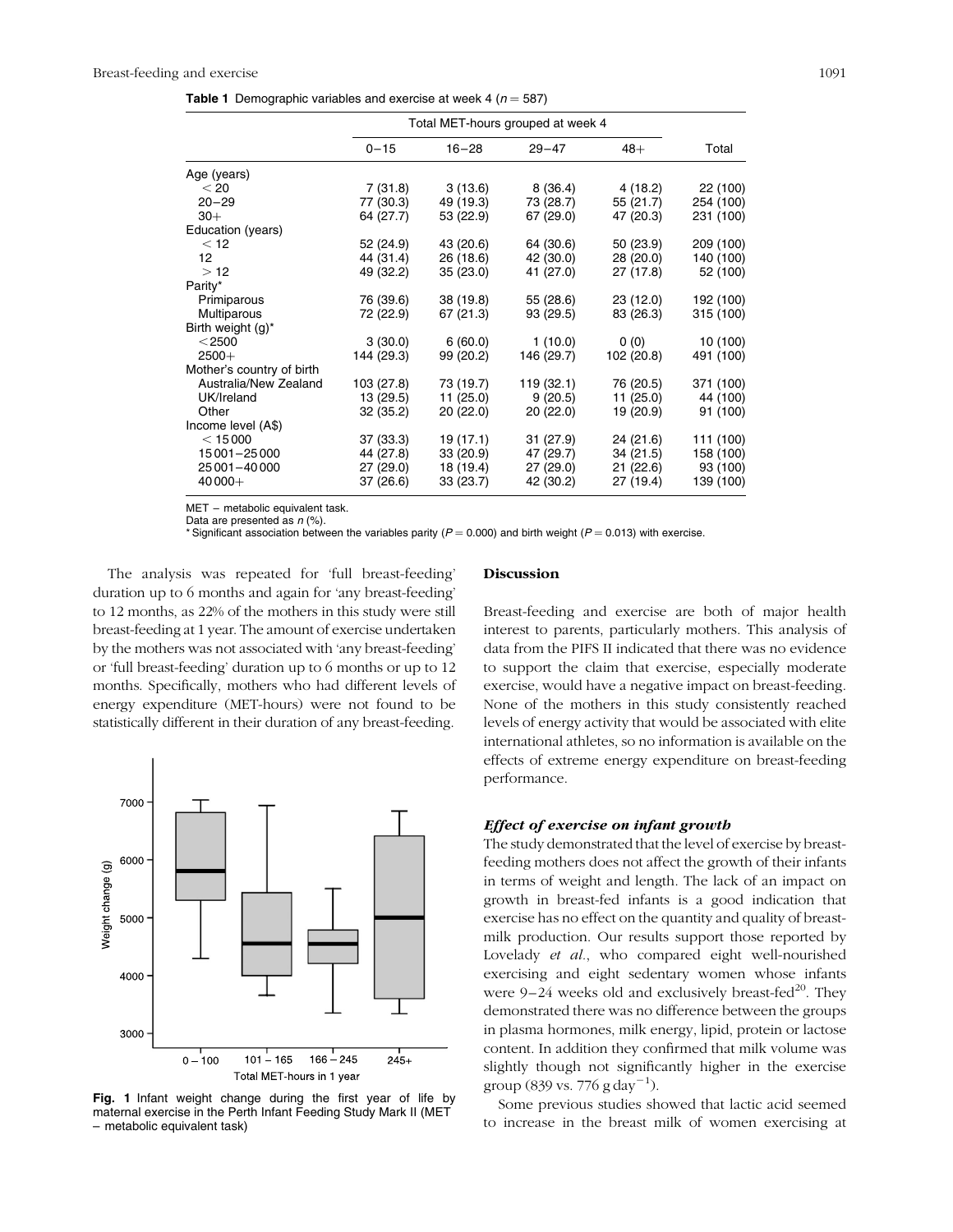Table 2 Association of exercise with the risk of discontinuing 'any breast-feeding' before 6 months, before and after adjustment for potential confounders\*, in the Perth Infant Feeding Study Mark II

| Total MET-hours in 1 year | Crude RR | 95% CI          | Adjusted RR+‡ | 95% CI          |
|---------------------------|----------|-----------------|---------------|-----------------|
| $0 - 100$                 | 1.000    |                 | 1.000         |                 |
| $101 - 165$               | 0.665    | $0.465 - 0.952$ | 0.719         | $0.473 - 1.093$ |
| 166-245                   | 0.787    | $0.555 - 1.117$ | 0.840         | $0.550 - 1.281$ |
| $245+$                    | 0.807    | $0.571 - 1.140$ | 0.947         | $0.628 - 1.428$ |

MET – metabolic equivalent task; RR – relative risk; CI – confidence interval.

 $-2$  log likelihood (deviance) = 2056.418, df = 16.

\* The variables controlled for in the model were infant sex, infant birth weight, infant admitted to a special-care nursery, maternal marital status, demand feeding, parity, attendance at antenatal classes, maternal age, maternal infant feeding attitude score, maternal occupation, age of infant when mother returned to work, maternal years of education, maternal country of birth, how many times mother had been sick in one year, maternal grandmother's feeding preference, father's feeding preference, age by which dummy was introduced, time at which infant feeding method decided, how many times mother had breast-feeding problems in one year, and total MET-hours spent for exercise in one year.

† Non-significant variables were sex, infant admitted to a special-care nursery, maternal marital status, demand feeding, parity, attendance at antenatal classes, maternal occupation, maternal years of education, maternal country of birth, how many times mother had been sick in one year, and total MET-hours spent for exercise in one year.

‡ All variables in the final model were variables for which, when excluded, the change in deviance compared with the corresponding  $\chi^2$  test statistic on the relevant degrees of freedom was significant.

maximal intensity<sup>21</sup>. Controversy exists as to whether this short-term increase in lactic acid makes the breast milk less acceptable to the nursing infant<sup>11,21</sup>. While we did not directly measure lactic acid or any other markers of taste in breast milk, our finding that maternal exercise was not associated with either infant growth or breast-feeding duration would suggest that maternal exercise had no adverse effect on the taste of breast milk.

We could locate no published papers on cohort studies of the association between exercise and duration of breastfeeding. The present study has indicated that breastfeeding duration up to 6 and 12 months was not adversely affected by exercise, regardless of the intensity. Studies that include the duration of breast-feeding as a variable show that there is an increasing dose–response in health benefits, i.e. the longer the duration of breast-feeding, the more health benefits are accrued by both mothers and infants $2^{2-24}$ . The finding of the lack of a relationship between exercise and duration of breast-feeding in the current study may help to reduce the socio-cultural inhibition of extended breast-feeding to postpartum exercise for breast-feeding women.

It is rare that studies with negative findings are so significant for health promotion. In this case, the finding that mothers can exercise and continue to breast-feed is a significant finding. This should be the basis of health-promotion programmes to mothers and fathers. Fathers have an important role to play in caring for infants while their partner exercises or by accompanying the mother. Modern technology (improved exercise baby carriages) allows mothers to walk and jog with their infants in safety.

There are several limitations that need to be taken into account when considering the results of this study. None of the mothers was exercising at the level of an elite athlete, and hence the results may not apply to extreme levels of exercise. The exercise levels were measured by a standardised questionnaire and no independent measures of energy expenditure are available, such as metabolic studies using doubly labelled water. This study included mothers recruited from public hospitals and therefore cannot be considered to be representative of more affluent populations. However, thesemothersarerepresentativeofthe'hardtoreach'groups in health-promotion programmes. Therefore the lessons learned from this study could be appropriately applied in health-promotion programmes. The message 'you can exercise and breast-feed' should be communicated to all mothers and mothers-to-be.

#### Conclusion

In the past it has been common practice to advise mothers to restrict the amount of exercise they do while breastfeeding, as it would affect the taste of their breast milk and overall breast-milk production. This study shows that mothers can exercise without having any impact on breast-feeding performance. This is important news for all mothers and for all health professionals who communicate health messages to mothers.

#### Acknowledgements

Sources of funding: The Perth Infant Feeding Study was funded by the Australian Department of Health and Ageing. The project was initiated by C.B., the principal investigator.

Conflict of interest declaration: The authors declare that they have no conflicts of interest.

Authorship responsibilities: D.S. – data collection, data analysis, paper writing; Y.Z. – statistical analysis; C.B. – chief investigator, project design, data analysis, paper writing; J.S. – associate investigator, data management, paper writing; W.O. – associate investigator, paper writing.

Acknowledgements: We thank the mothers, hospitals, nursing staff and medical practitioners who assisted in the study. Without their assistance the study would not have been possible.